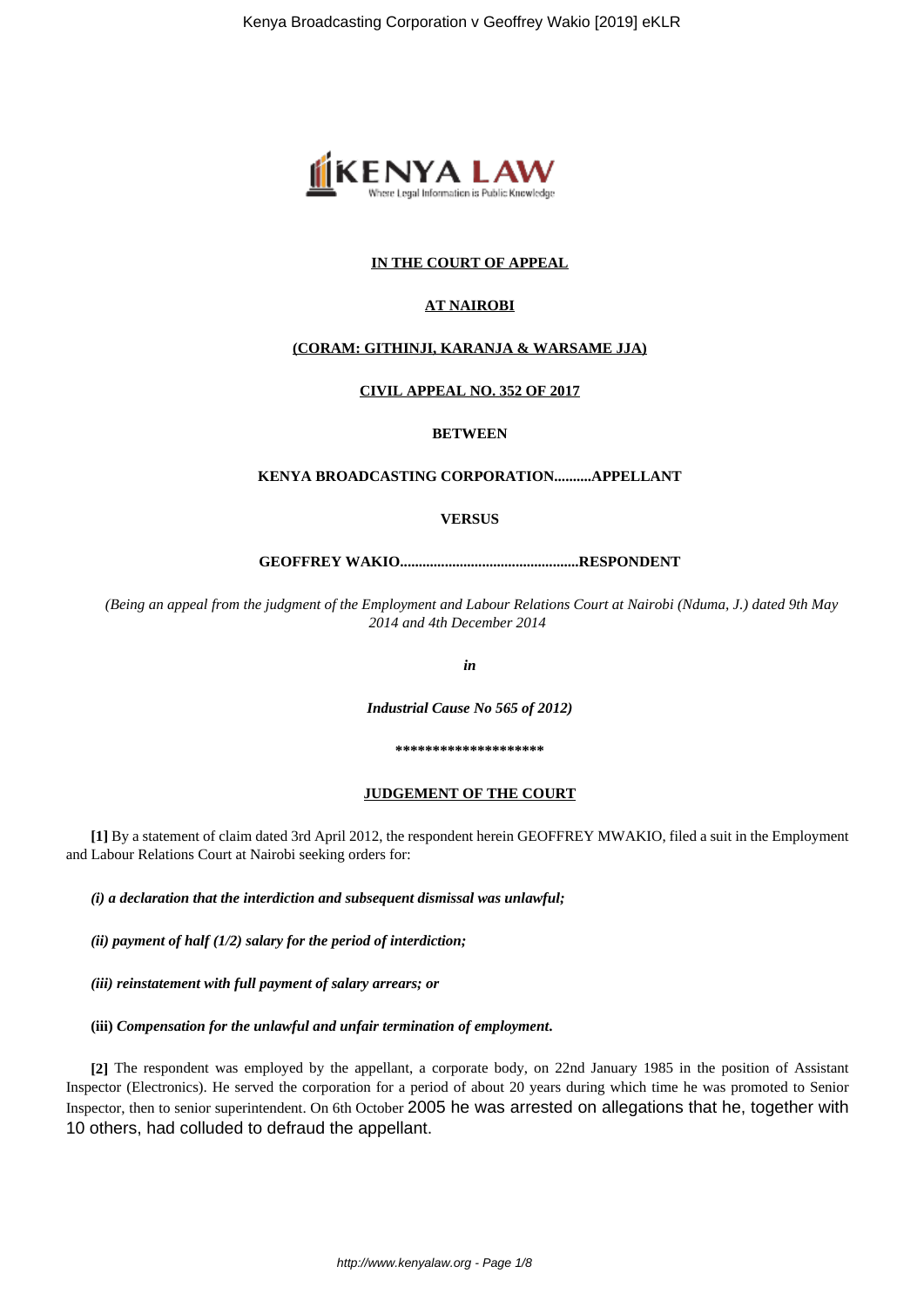**[3]** In a letter dated 6thDecember 2005 the respondent was placed on interdiction and put on half (1/2) pay until the criminal case was concluded. As it happens, payment of half salary was only made up to 21st June 2006 when the respondent's employment was terminated citing '*loss of confidence'* by the appellant.

**[4]** The respondent was subsequently acquitted of the fraud charges on 11th November 2011 whereupon he filed the claim for unfair termination. The trial Judge found the respondent's testimony credible and that the appellant did not place any evidence before the court to show that the respondent was guilty of fraudulent conduct that warranted the dismissal. Therefore, the learned Judge held that the termination of employment had been unfair under the provisions of **section 43(1**) of the Employment Act 2007.

**[5]** In the pertinent paragraph, the learned Judge stated thus:

*"The dismissal on 21st June 2006 was unlawful and unfair taking all the circumstances of the case into account and the court, in view of the immense loss suffered by the claimant including having to persevere lengthy criminal trial in which he was fully exonerated from any wrong doing based on the evidence of the Principal Internal Auditor of the respondent, the claimant fully deserves to go back to his employment.*

*However, a lot of time has elapsed since the dismissal took place and it is impractical in the court's view to reinstate the claimant back to his position since a lot may have changed at the respondent's work place. It is the court's considered view that the limited maximum* **compensation of 12 month's salary is inadequate to mitigate the loss and damage the claimant has undergone pursuant to the unlawful and unfair action by the respondent.**

*The court, in the circumstances, awards the claimant general damages in lieu of reinstatement which I assess at Ksh.3 million. The respondent has however, in the alternative, the option of re-engaging the claimant to his previous job or to any other suitable position within 30 days from the date of this judgment and in addition pay twelve (12) month's salary in the sum of Ksh.311,604 being compensation for the unlawful dismissal. If the claimant is not re-engaged within the stipulated 30 days then this alternative remedy shall abate and the respondent shall pay the Ksh. 3 million general damages to the claimant as directed above."*

**[6]** The awards as reflected in the decree were particularized as follows:

*(i) salary arrears for the period he was under interdiction from 6th December 2005 to 11th November 2011 in the sum of Ksh.3,525,863.50;*

*(ii) general damages in lieu of reinstatement in the sum of Ksh.3,000,000; and;*

*(iii) 12 month's salary amounting to Ksh.311,604.*

**[7]** The learned Judge directed the respondent to compute the award granted to him and serve the appellant, who then was to confirm the computation within 14 days and notify the court for it to consider and finalize the matter. The respondent computed salary arrears from 2005 to 2014 amounting to Ksh. 6,290,063.50 The appellant did not comply with the order of the court to confirm the computation and the court went ahead to enter judgment on quantum dated 4th December 2014 based on the respondent's computation of salary arrears for the period of interdiction from 6th December 2005 to 11th November 2011, a sum of Ksh.3,525,863.50.

**[8]** The appellant was ordered to pay the respondent a total sum of Ksh 6,525,863 being salary arrears of Ksh.3,525,863 and general damages Ksh 3,000,000 together with interest at court rates, from the date of the judgment until payment in full. The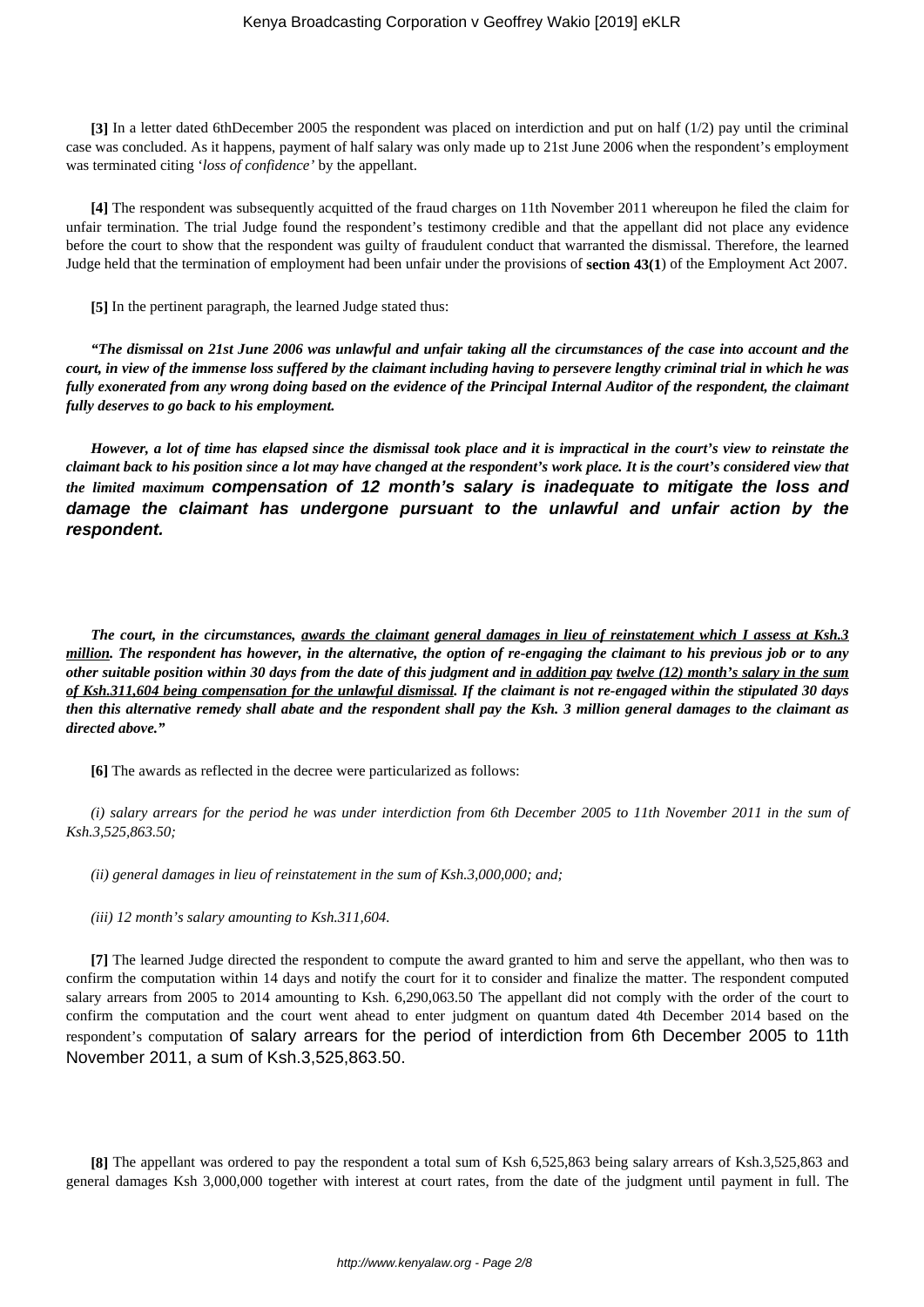appellant was also ordered to pay the costs of the suit and to provide the respondent with a certificate of service within 30 days of the judgment.

**[9]** Dissatisfied with the ruling on quantum, the appellant filed a notice of appeal on 10th December 2014 followed by an application dated 13th January 2015 for stay of execution of the judgment on quantum pending determination of the appeal. The application was supported by an affidavit by one **Paul Jilani,** the appellant's Company Secretary who contended that the respondent was only entitled to compensation to the extent prescribed by the Employment Act. He urged that payment of the award of Ksh 6,525,863 would severely affect the appellant's operations.

**[10]** The respondent opposed the application for stay and filed a notice of motion dated 12th November 2015 seeking orders that the appellant deposit the balance of the decretal sum of Ksh.3,525,863 together with interest as security. The court (**Nduma, J)** dismissed the respondent's application allowing the appellants file a memorandum of appeal dated 10th October 2017. The memorandum raising two main issues;

#### *(i) that the award was excessive and unjustified; and*

*(ii) That the learned Judge had issued two judgments on the same matter which was against the law.*

**[11]** When the matter was heard before this Court, **Mr. Saende,** learned counsel for the appellant, relied on the written submissions and list of authorities dated on 5th October 2018. The respondent did not file written submissions and **Mr. Ogeto** learned counsel for the respondent, relied fully on the list of authorities filed on 17th September, 2019.

**[12]** It was submitted for the appellant, first, that the appellant was not contesting the ruling on unfair dismissal, but the award of damages which was excessive and unjustified. To augment their argument, the Court was referred to the cases of **George Onyango Akuti vs. G4S Security Services Ltd [2013] eKLR,** and **Joseph Njogu Kamunge vs. Charles Muriuki Gachari [2016] eKLR ,**in support of the assertion that general damages are not awarded for wrongful termination but are an exercise of the trial court's discretion which should be applied reasonably. Secondly, it was contended that **section 49** of the Employment Act does not have provision for general damages in instances of unfair termination; that the employment relationship terminated on 12th June 2006 therefore, the respondent should only be remunerated for the period he was on duty. Cited were the cases of **Timon Otieno Mboga vs. Kenya Forest Service [2015] eKLR** and **Shedd Dennies Simotwo vs. Speaker, Narok County Assembly &Another [2015] eKLR** and **James Mugera Igati vs. Public Service Commission [2014] eKLR** in support of their submission that the interdiction period was lawful and the respondent was only entitled to salary arrears for the period he was interdicted. It was counsel's prayer that the appeal be allowed.

**[13]** Opposing the appeal, **Mr. Ogeto** made oral submissions arguing that the respondent's claim was for salary arrears and that the award of damages was made at the court's discretion; that the discretion did not limit the court to award the 12 months compensation prescribed under **section 49** of the Employment Act; that although the claim did not specifically plead for damages, the Anti-corruption and Economic Crimes Act gives provision that a person must be retained on ½ pay during interdiction in addition to the 12 months compensation for unlawful dismissal. Reference was made to the cases of **Robi Stephen Nyamohanga vs. Judicial Service Commission [2017] eKLR; Omar Bakari Hanzi & 5 others vs.**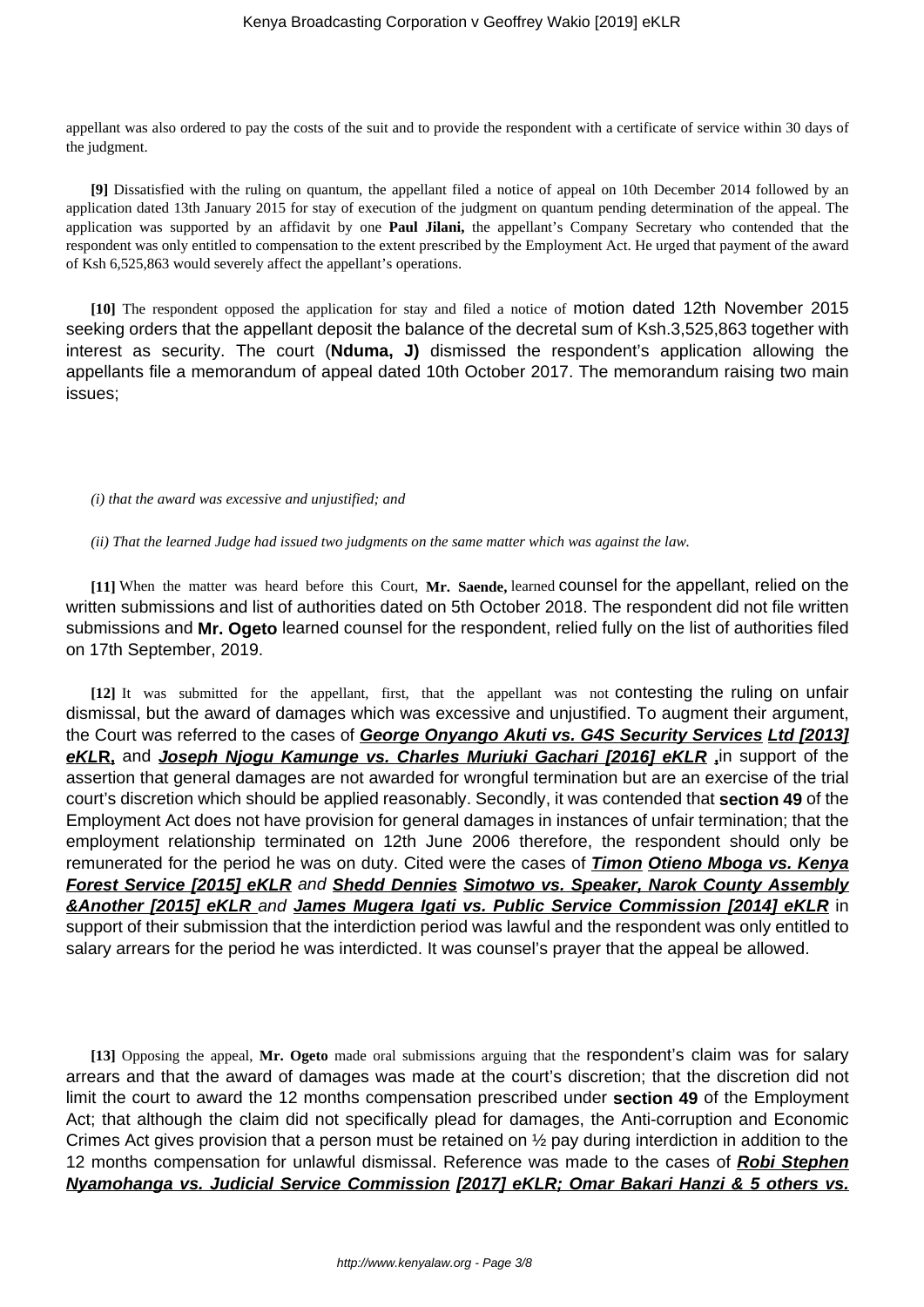# **The County Government of Mombasa, The Mombasa County Public Service Board [2018] eKLR** and **Peter M. Kariuki vs Attorney General [2014] eKLR** in support of the submission that the award was merited. Counsel prayed that the appeal be dismissed.

**[14]** Developing the appellant's argument further**, Mr. Saende** submitted that a disciplinary decision can only be initiated after the completion of a criminal case; that an acquittal does not automatically render an employee immune to disciplinary action; that **section 49 (4) (m)** does not apply to this matter since an award under **section 49(1) (c)** had been made; and that the trial court awarded what was not pleaded.

**[15]** As the first appellate court, it is our duty to reconsider the evidence adduced before the trial court and re-evaluate it to draw our own independent conclusions and to satisfy ourselves that the conclusions reached by the trial Judge are consistent with the evidence. (See **Sanitam Services (EA) Ltd. vs. Rentokil [2006] 2 KLR 70)**.

**[16]** We have carefully considered the judgment of the trial court, the record of proceedings, the submissions by learned counsel both written and oral, as well as the authorities from different jurisdictions that were presented to us. We find the issue for our determination is whether the learned Judge, in exercise of judicial discretion, made an award that was so grossly excessive as to be a misdirection in law, justifying our interference.

**[17]** The law on when an appellate court can interfere with an award of damages is firmly established. General damages are awarded if the claimant establishes in principle his legal entitlement to them, and a trial Judge must make his own assessment of the quantum of such general damages. In order to justify reversing the award of damages, this Court must be convinced that the trial Judge acted upon some wrong principle of law, or that the amount awarded was so extremely high or so very low as to make it, in the judgment of this Court, an entirely erroneous estimate of the damage to which the plaintiff is entitled. (See **Rook vs. Rairre [1941] 1 ALL ER 297).**

## **[18]** This principle was aptly stated in *Butt vs. Khan[1981] KLR 349*as follows;

*"An appellate court will not disturb an award of damages unless it is so inordinately high or low as to represent an entirely erroneous estimate. It must be shown that the Judge proceeded on wrong principles, or that he misapprehended the evidence in some material respect, and so arrived at a figure which was either inordinately high or low".*

(See generally *Southern Engineering Company Ltd vs. Mutia [1985]* **eKLR; Kenfro Africa Ltd t/a Meru Express Services vs. Lubia &Another (No 2) [1985] eKLR** and **Gicheru vs. Morton & Another (2005) 2 KLR 333**)

**[19]** The foregoing sets out the law and the guiding principles which we are bound to apply in the determination of this appeal. The appellant's main complaint is that the respondent was awarded damages over and beyond what is prescribed under **section 49 of the Employment Act**.

**[20]** On the conclusion that the respondent was unfairly terminated from his employment, **section 49** grants various remedies which may be awarded in singular or multiple terms, and which are discretionary rather than mandatory, to be granted on the basis of the peculiar facts of each case. This is made clear by **section 49 (4)** which sets out some 13 considerations which the trial court must take into account before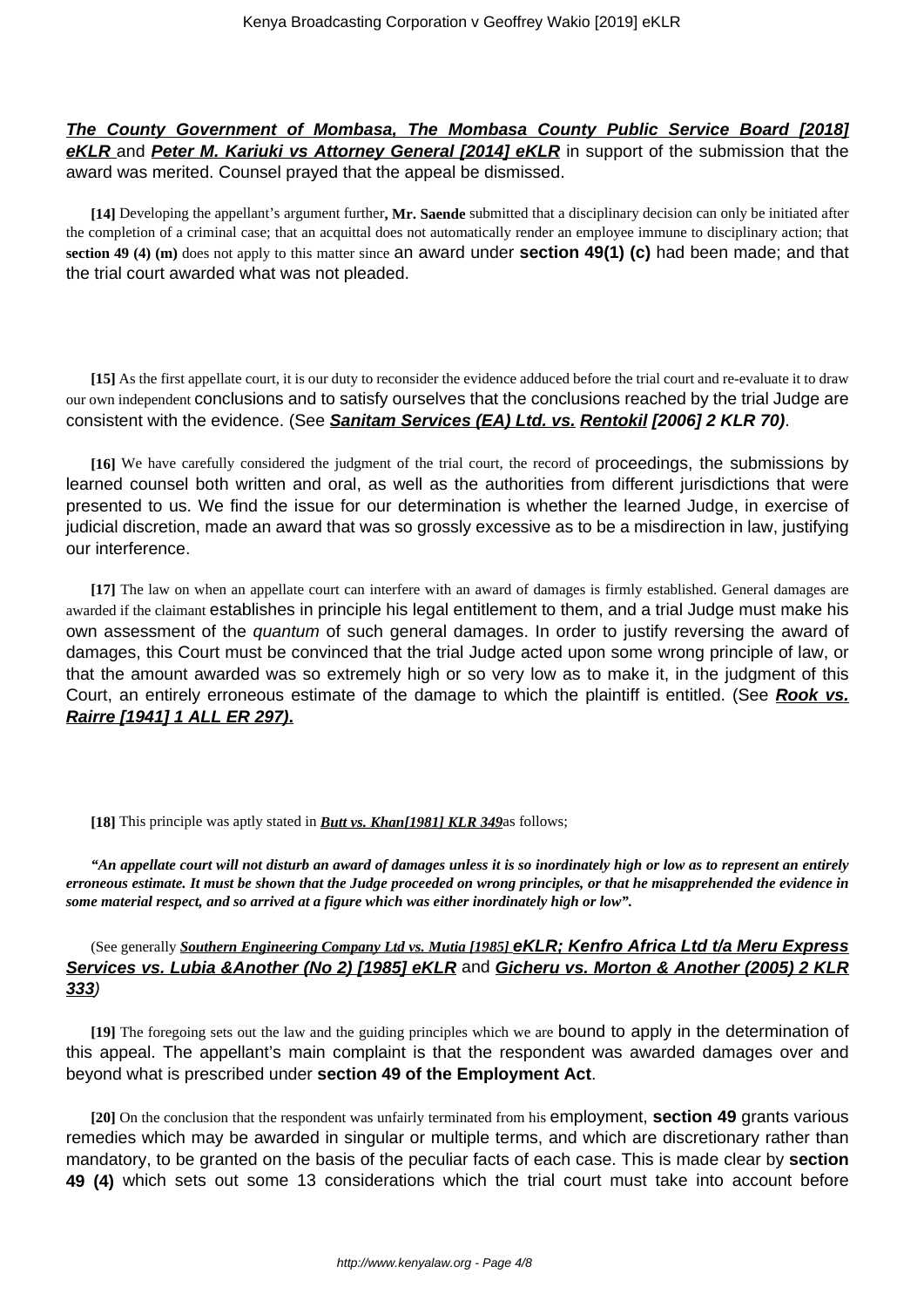determining what remedy is appropriate in each case. Those considerations include, *inter alia*, the circumstances of the termination and the extent to which the employee caused or contributed to it and the practicability of reinstatement or re-engagement.

**[21]** In the instant matter, the trial Judge was of the opinion that reinstatement was impractical and instead awarded the equivalent of 12 months' salary as compensation under **section 49 (1) (c)** which provides for 'the equivalent to a number of months wages or salary not exceeding 12 months based on gross monthly wage or salary of the employee at the time of dismissal or termination'..

**[22]** This Court has established the rule that an award of the maximum 12 months' pay must be based on sound judicial principles. In **Ol Pejeta Ranching Limited vs. David Wanjau Muhoro [2017] eKLR** this Court categorically stated that the trial Judge must justify or explain why a claimant is entitled to the maximum award; that the exercise of discretion must not be capricious or whimsical.

**[23]** The learned Judge explained that the award of 12 months gross salary was in consideration of the immense loss suffered by the respondent during the long criminal trial, the blatant disregard for fair labour practices by the appellant and the impracticality of reinstatement. In his judgment, the learned Judge concluded that reinstatement was impractical due to the long period that had passed since the dismissal.

**[24]** We agree with this reasoning as practicability is one of the factors to be considered when determining whether or not to order reinstatement. (See **Kenya Airways Ltd vs. Aviation & Allied Workers Union Kenya & 3 Others [2014] eKLR**). From the record, the respondent's efforts to be reinstated were frustrated for a long time. It was not until judgment was entered in his favor that the appellant decided to reinstate the respondent. By then, the relationship was beyond repair and the respondent had already suffered much mental and financial damage. Therefore, we find that the discretion to award maximum compensation of 12 months' pay was judicially exercised and will not interfere with the same.

**[25]** We now come to the award of Ksh.3,000,000 being general damages in lieu of reinstatement. It is trite law that general damages are not awardable for wrongful termination. Previous decisions of this Court have asserted that the damages payable to the employee for unfair dismissal or termination is that which is equivalent to salary in lieu of notice.(See **Alfred Githinji vs. Mumias Sugar Company Ltd Civil Appeal No 194 of 1991**).

**[26]** In the case of *Central Bank of Kenya vs. Julius Nkonge [2002] eKLR* this Court held that the trial Judge had erred by computing damages beyond the notice period. It was the Court's view that on the assumption that the respondent's dismissal was wrongful, he was only entitled to damages equivalent to the salary he would have earned for the period of notice, namely, three months, and that the trial Judge erred in awarding him more.

**[27]** Similarly, in *CMC Aviation Limited vs. Mohammed Noor [2015] eKLR,* this Court held that despite a finding of unfair termination of employment, the fact that the employment contract was terminable by one month's notice meant an award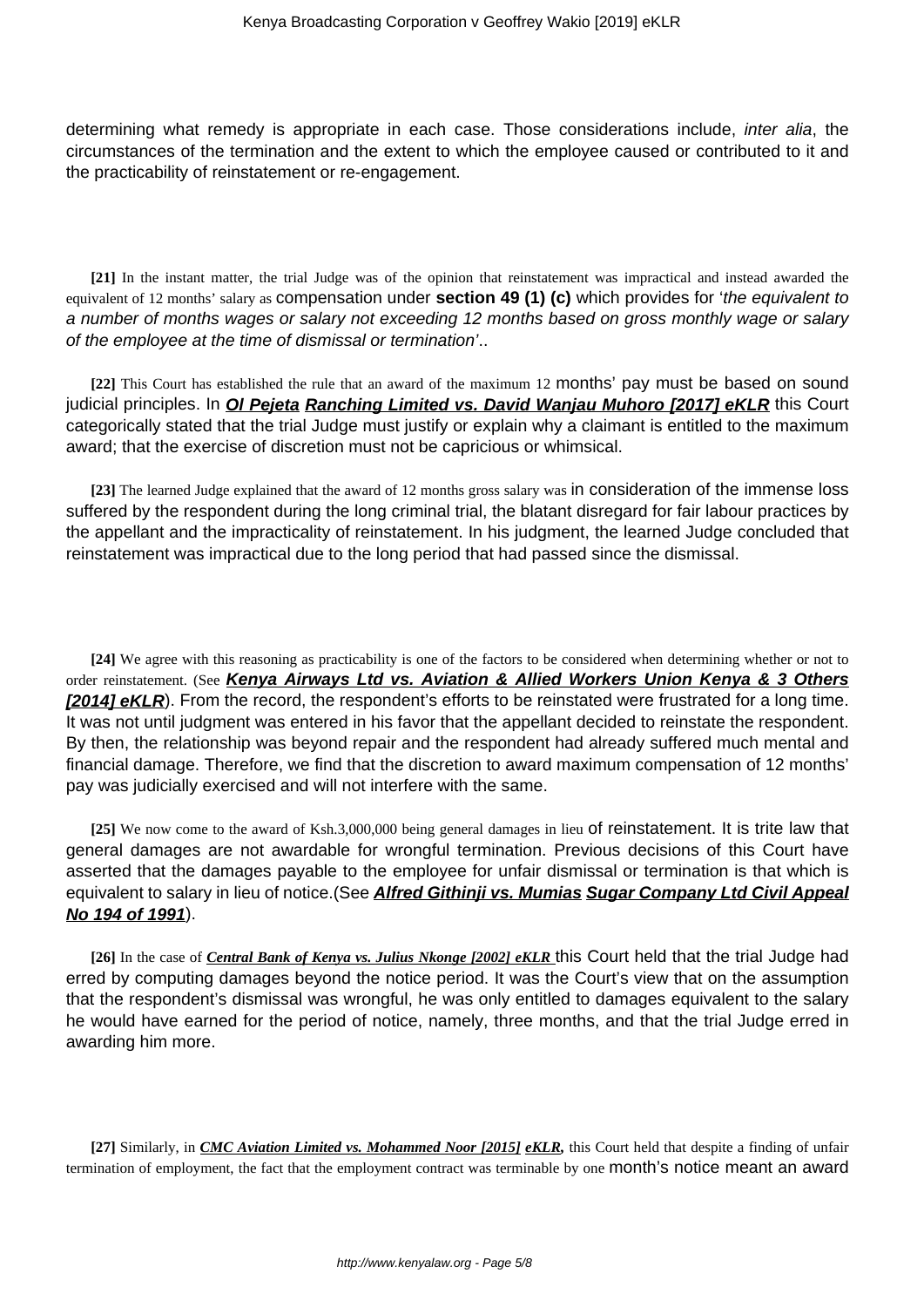of one month's salary in lieu of notice was reasonable compensation.

**[28]** In this instance, the learned Judge concluded that the award of 12 months' salary was inadequate to mitigate the loss and damage suffered by the respondent. There is no doubt that the accusations of fraud caused irrevocable damage to the respondent's career and reputation. However, in light of the fact that the respondent was awarded the maximum compensation possible under **section 49(1) (c),** we find no legal justification to award a further sum in form of damages.

**[29]** One of the guiding principles for the remedies under **section 49** is that they are awarded to compensate the claimant, not as punishment to the employer. (See **Jephtar & Sons Construction & Engineering Works Ltd vs. The Attorney General HCT-00-CV-CS-0699-2006; Mosisili vs. Editor Miller Newspapers CIV/T/275/2001)**) This is based on the principle of "restitutio in integrum" which means that the injured party has to be restored as nearly as possible to a position he or she would have been in had the injury not occurred. (See **Mawenzi Investments Ltd vs. Top Finance Co. Ltd & Another HCCS No. 02 OF 2013**).

**[30]** It is our view that the respondent's legal entitlement for unlawful termination of employment was six (6) months' salary in lieu of notice. We find that in awarding the respondent the sum of Kshs.3 million as general damages, the trial Judge acted contrary to the principles concerning wrongful dismissal as set down in **Central Bank of Kenya vs. Julius Nkonge (supra**) and **CMC Aviation vs. Mohamed Noor (supra)** and contrary to provisions of **section 49** of the Employment Act.

**[31]** This brings us to the award of salary arrears for the period the respondent was under interdiction. This is the crux of the appellant's grievance; what was the actual period of interdiction" The appellants filed an application seeking interpretation of the judgment delivered on 9th May 2014. In their memorandum, the learned Judge was faulted for being ambiguous and his judgment lacking finality; that by issuing further orders for monetary compensation, the learned Judge was essentially acting functus officio, contrary to the law.

**[32]** This Court in *Telkom Kenya Limited v John Ochanda (Suing On his own behalf and on behalf of 996 former Employees of Telkom Kenya Limited) [2014] eKLR* defined the term *functus officio* as follows:

*"Functus officio is an enduring principle of law that prevents the re-opening of a matter before a court that rendered the final decision thereon."*

**[33]** In *Raila Odinga & 5 Others vs. Independent Electoral and Boundaries Commission &3 Others [2013] eKLR*, the Supreme Court cited with approval an excerpt from an article by Daniel Malan Pretorius entitled, *"The Origins of the Functus Officio Doctrine, with Special* **Reference to its Application in Administrative Law" (2005) 122 SALJ 832** which reads: -

*"The functus officio doctrine is one of the mechanisms by means of which the law gives expression to the principle of finality. According to this doctrine, a person who is vested with adjudicative or decision making powers may, as a general rule, exercise those powers only once in relation to the same matter...The [principle] is that once such a decision has been given, it is (subject to any right of appeal to superior body or functionary) final and conclusive. Such a decision cannot be reviewed or varied by the decision maker."*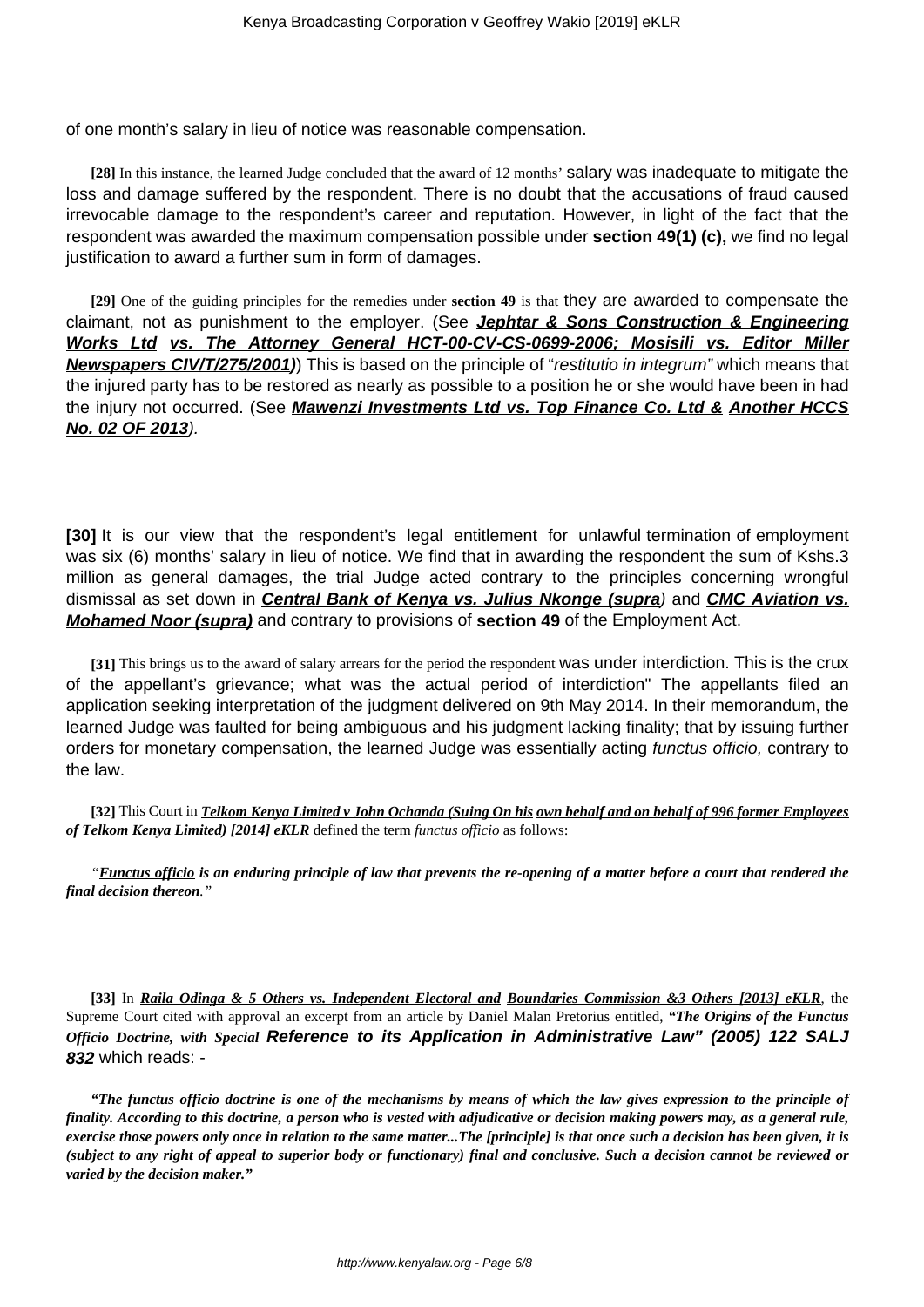**[34]** Under **Order 21 Rule 3 (3)** of the Civil Procedure Rules, a judgment once drawn up, issued and entered cannot afterwards be altered or added to, save as provided by **section 99** of the Civil procedure Act which allows correction of a judgment only where there are clerical or arithmetic mistakes; or errors arising therein from an accidental slip or omission. The law only allows the corrections of mistakes, errors or slips, but not merit-based decisional re-engagement with the case (see **Telkom Kenya Ltd vs. John Ochanda (supra)**.

**[35]** To sum up, a court is *functus* when the proceedings are fully concluded and the judgment or order has been perfected. This, however, does not foreclose proceedings which are incidental to or natural consequence of the final decision of the court including any other matter on which the court could exercise supplemental jurisdiction. Therefore, in determining whether the court is functus officio one should look at the order or relief which is being sought in the case despite that judgment has already been rendered by the court. (See **Bellevue Development Company Limited vs Vinayak Builders Limited & Another [2014] eKLR).**

**[36]** In our view, the judgment of 4th December 2014 was null and void as the court had already dispensed with the merits of the case and made its orders in the judgment dated 9th May 2014.

**[37]** As was rightly held by the trial Judge, the respondent was dismissed on 21st June, 2006 thereafter what he would be entitled to is remedies prescribed under **section 49** for unlawful and unfair termination, if it is proved.

**[38]** Now that we have taken that position, the upshot of our consideration of the record of appeal, the submissions by learned counsel and the relevant law is that this appeal is meritorious and partly succeeds. In the result, we set aside the award of general damages of Ksh.3 million and order that the appellant shall pay the respondent 12 months' salary as compensation for the unfair termination taking into account the respondent's length of service, the failure to reinstate the respondent.

**[39]** In addition the appellant shall pay salary arrears, if not paid, from 6th December, 2005 to 21st June, 2006; that was when the respondent's relationship and status ended with the appellant. Thereafter there was no employer/employee relationship, as he was terminated from his engagement. Therefore between the dates aforementioned, the respondent is entitled to his half salary that was withheld. It is therefore incorrect for the trial court to have said that the respondent was entitled to salary after his dismissal on June, 2006.

**[40]** In conclusion therefore the appeal succeeds to the extent stated herein above. We order each party to bear own costs in this appeal.

Orders accordingly.

*Dated at Nairobi this 20th day of December, 2019*

**..............................**

**E. M. GITHINJI**

**JUDGE OF APPEAL**